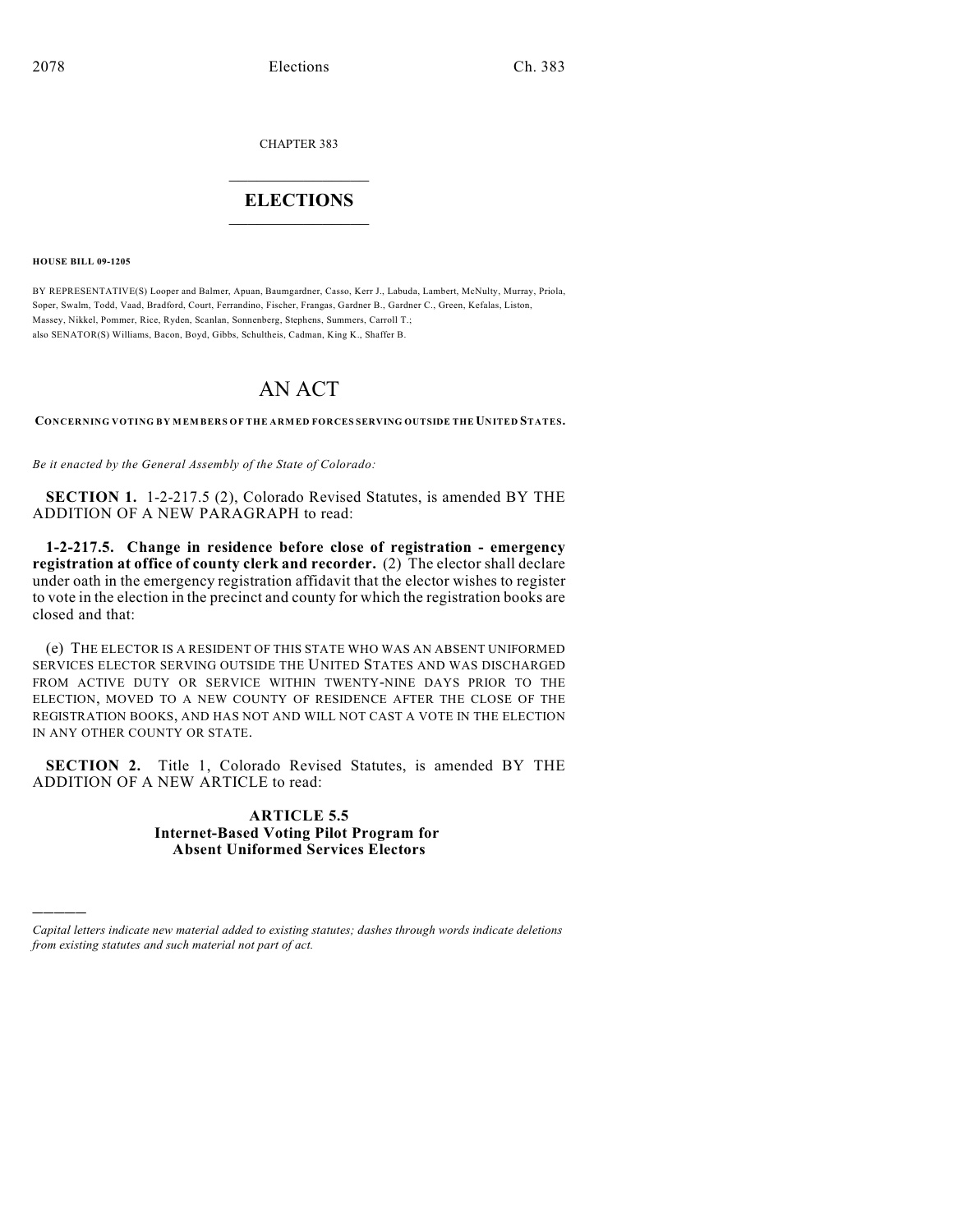### Ch. 383 Elections 2079

**1-5.5-101. Pilot program - internet voting system - absent uniformed services elector - secretary of state - fund - rules.** (1) SUBJECT TO THE AVAILABILITY OF FUNDS PURSUANT TO SUBSECTION (4) OF THIS SECTION, THE SECRETARY OF STATE, IN COORDINATION WITH THE COUNTY CLERK AND RECORDERS, SHALL DEVELOP AN INTERNET-BASED VOTING PILOT PROGRAM TO FACILITATE VOTING BY ABSENT UNIFORMED SERVICES ELECTORS SERVING OUTSIDE THE UNITED STATES COMMENCING WITH THE GENERAL ELECTION HELD IN 2012. THE SECRETARY OF STATE SHALL SELECT ONE OR MORE POLITICAL SUBDIVISIONS TO PARTICIPATE IN THE PILOT PROGRAM. THE INTERNET-BASED VOTING SYSTEM DEVELOPED FOR USE BY POLITICAL SUBDIVISIONS THAT PARTICIPATE IN THE PILOT PROGRAM SHALL:

(a) TRANSMIT ENCRYPTED INFORMATION OVER A SECURE NETWORK;

(b) PROVIDE FOR SECURE IDENTIFICATION AND AUTHENTICATION OF:

(I) ANY INFORMATION TRANSMITTED ON THE SYSTEM; AND

(II) EACH DESIGNATED OR COORDINATED ELECTION OFFICIAL OF A COUNTY OR POLITICAL SUBDIVISION AND THE SERVERS OF SUCH OFFICIALS AND ALL OTHER RELATED ELECTRONIC EQUIPMENT BEING USED BY THE SECRETARY OF STATE AND EACH OFFICIAL IN THE CONDUCT OF ELECTIONS VIA THE INTERNET;

(c) PROTECT THE PRIVACY, ANONYMITY, AND INTEGRITY OF EACH ELECTOR'S BALLOT;

(d) PREVENT THE CASTING OF MULTIPLE BALLOTS VIA THE INTERNET IN AN ELECTION BY EACH ELECTOR;

(e) PROVIDE PROTECTION AGAINST ABUSE, INCLUDING TAMPERING, FRAUDULENT USE, AND ILLEGAL MANIPULATION BY ELECTORS, ELECTION OFFICIALS, OR ANY OTHER INDIVIDUAL OR GROUP; AND

(f) PROVIDE UNINTERRUPTED AND RELIABLE INTERNET AVAILABILITY FOR THE PURPOSE OF CASTING VOTES VIA THE INTERNET BY THE ELECTORS.

(2) THE SECRETARY OF STATE SHALL IMPLEMENT THE INTERNET-BASED VOTING SYSTEM SO THAT EACH DESIGNATED OR COORDINATED ELECTION OFFICIAL OF A COUNTY OR OTHER POLITICAL SUBDIVISION PARTICIPATING IN THE PILOT PROGRAM SHALL:

(a) ASSURE THAT EACH ABSENT UNIFORMED SERVICES ELECTOR SERVING OUTSIDE THE UNITED STATES WHO LOGS IN TO VOTE VIA THE INTERNET IS ELIGIBLE AND REGISTERED TO VOTE;

(b) VERIFY THAT EACH ELECTOR WHO LOGS IN TO VOTE VIA THE INTERNET IS THE SAME PERSON WHO IS REGISTERED AND QUALIFIED TO VOTE;

(c) VERIFY THAT THE VOTES OF THE ELECTORS TRANSMITTED TO THE ELECTION OFFICIALS VIA THE INTERNET ARE PRIVATE AND SECURE AND HAVE NOT BEEN VIEWED OR ALTERED BY SITES THAT LIE BETWEEN THE VOTING LOCATION AND THE VOTE-COUNTING DESTINATION;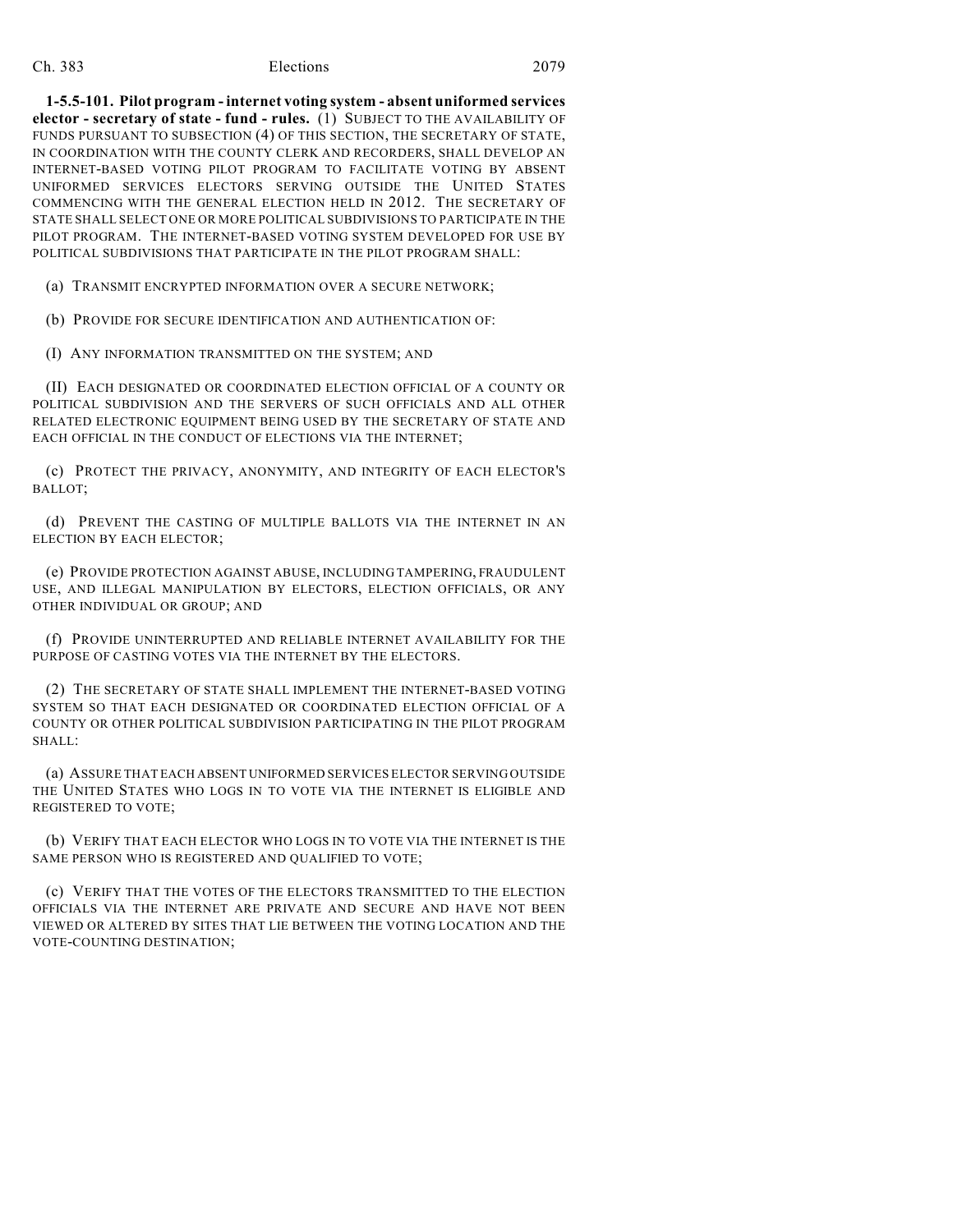(d) VERIFY THAT ALL VOTES CAST VIA THE INTERNET BY ELECTORS WERE CAST BY 7 P.M. MOUNTAIN STANDARD TIME ON THE DAY OF THE ELECTION; AND

(e) VERIFY THAT ALL VOTES CAST VIA THE INTERNET BY ELECTORS WERE INDEED COUNTED AND ATTRIBUTED CORRECTLY TO THE ELECTOR WHO CAST THE VOTE.

(3) THE SECRETARY OF STATE MAY BY RULE PROMULGATED IN ACCORDANCE WITH ARTICLE 4 OF TITLE 24, C.R.S., ESTABLISH PROCEDURES NECESSARY TO IMPLEMENT THIS ARTICLE.

(4) THERE IS HEREBY CREATED IN THE STATE TREASURY THE INTERNET-BASED VOTING PILOT PROGRAM FUND TO PROVIDE FOR THE DIRECT AND INDIRECT COSTS ASSOCIATED WITH IMPLEMENTING THIS ARTICLE. THE FUND SHALL CONSIST OF GIFTS, GRANTS, AND DONATIONS TO THE FUND FROM PRIVATE OR PUBLIC SOURCES FOR THE PURPOSES OF THIS ARTICLE. ALL PRIVATE AND PUBLIC FUNDS RECEIVED THROUGH GIFTS, GRANTS, AND DONATIONS SHALL BE TRANSMITTED TO THE STATE TREASURER, WHO SHALL CREDIT THE SAME TO THE FUND. MONEYS IN THE FUND SHALL BE SUBJECT TO ANNUAL APPROPRIATION BY THE GENERAL ASSEMBLY TO THE DEPARTMENT OF STATE FOR THE PURPOSES SPECIFIED IN THIS ARTICLE. ANY UNEXPENDED AND UNENCUMBERED MONEYS REMAINING IN THE FUND AT THE END OF ANY FISCAL YEAR SHALL REMAIN IN THE FUND AND SHALL NOT BE TRANSFERRED TO THE GENERAL FUND OR ANY OTHER FUND.

(5) NOTWITHSTANDING THE PROVISIONS OF SUBSECTIONS (1),(2), AND (3) OF THIS SECTION, THE DEPARTMENT OF STATE SHALL NOT IMPLEMENT THE INTERNET-BASED VOTING SYSTEM UNTIL SUFFICIENT GIFTS, GRANTS, AND DONATIONS ARE OBTAINED TO COVER THE COSTS OF IMPLEMENTING THE SYSTEM.

**SECTION 3.** 1-8-103.5 (1) and (2) (a), Colorado Revised Statutes, are amended to read:

**1-8-103.5. Voting by persons residing overseas and military personnel definitions.** (1) (a) The designated or coordinated election official of a county or other political subdivision that meets the requirements of the rules promulgated by the secretary of state pursuant to subsection (3) of this section shall provide a mail-in ballot by electronic means to an eligible elector who is an absent uniformed services elector, a nonresident overseas elector, or a resident overseas elector, as defined in section 1-2-208 (2.5), if the elector timely filed a mail-in ballot application with the designated or coordinated election official requesting that the mail-in ballot be sent by electronic means.

(b) A MAIL-IN BALLOT SHALL BE PROVIDED BY THE SAME ELECTRONIC MEANS AVAILABLE UNDER PARAGRAPH (a) OF THIS SUBSECTION (1) TO AN ABSENT UNIFORMED SERVICES ELECTOR SERVING OUTSIDE THE UNITED STATES NOT LATER THAN THIRTY DAYS BEFORE THE ELECTION IF THE ELECTOR:

(I) FILED A MAIL-IN BALLOT APPLICATION OR HAS BEEN PLACED ON THE PERMANENT MAIL-IN VOTER LIST PURSUANT TO SECTION 1-8-104.5 (2) NOT LATER THAN THIRTY-FIVE DAYS BEFORE SUCH ELECTION; AND

(II) REQUESTED THAT THE MAIL-IN BALLOT BE SENT BY ELECTRONIC MEANS.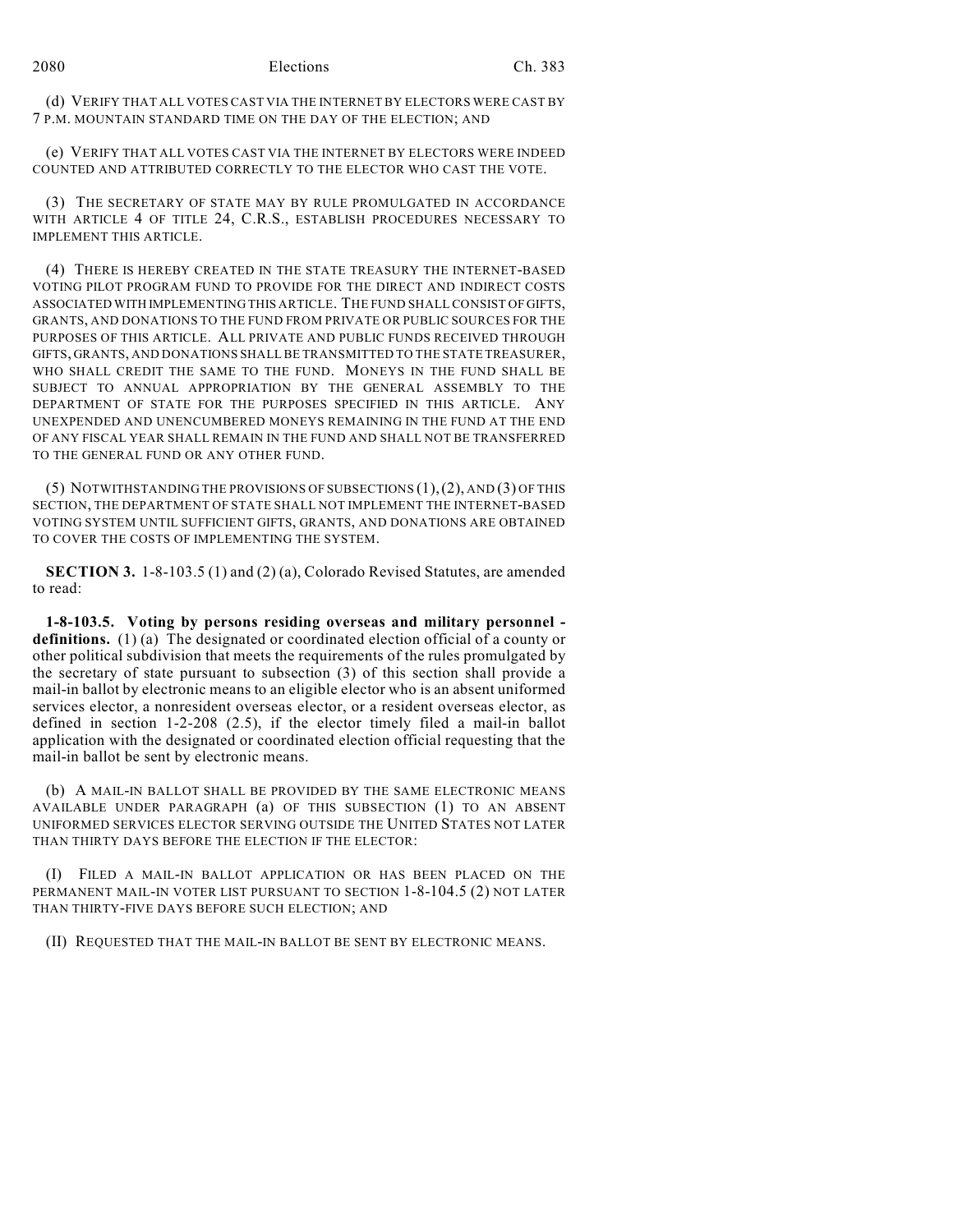### Ch. 383 Elections 2081

(2) (a) The eligible elector may return the voted ballot to the designated or coordinated election official by electronic means. The returned ballot shall be counted if it arrives in the office of the designated or coordinated election official by 7 p.m. on election day NO LATER THAN THE CLOSE OF BUSINESS ON THE EIGHTH DAY FOLLOWING THE DAY OF THE ELECTION, SO LONG AS THE BALLOT IS TRANSMITTED BY ELECTRONIC MEANS BY 7 P.M. MOUNTAIN STANDARD TIME ON THE DAY OF THE ELECTION. When the ballot is received by the designated or coordinated election official, a bipartisan team of judges shall duplicate the ballot, and the ballot shall be counted as all other mail-in ballots. The judges who duplicate the ballot shall not reveal to any other person how the elector has cast his or her ballot.

**SECTION 4.** 1-8-111 (1), Colorado Revised Statutes, is amended to read:

**1-8-111. Delivery of mail-in ballot and replacement mail-in ballots.** (1) (a) The mail-in ballot and other materials shall be delivered or mailed to the elector within seventy-two hours after the receipt of the application, if the official ballots are then printed, or, if not then printed, within seventy-two hours after the printed ballots are delivered to the designated election official. If the mail-in ballot and other materials are mailed, the envelope shall be marked "DO NOT FORWARD" or by any other similar statement that is in accordance with United States postal service regulations.

(b) A MAIL-IN BALLOT SHALL BE DELIVERED OR MAILED TO AN ABSENT UNIFORMED SERVICES ELECTOR SERVING OUTSIDE THE UNITED STATES NOT LATER THAN THIRTY DAYS BEFORE THE ELECTION IF THE ELECTOR HAS APPLIED FOR A MAIL-IN BALLOT OR HAS BEEN PLACED ON THE PERMANENT MAIL-IN VOTER LIST PURSUANT TO SECTION 1-8-104.5 (2) NOT LATER THAN THIRTY-FIVE DAYS BEFORE SUCH ELECTION.

**SECTION 5.** 1-8-113 (1) (a), Colorado Revised Statutes, is amended to read:

**1-8-113. Manner of mail-in voting - first-time voters casting a mail-in ballot after having registered by mail to vote.** (1) (a) (I) Any eligible elector applying for and receiving a mail-in ballot, in casting the ballot, shall make and subscribe to the self-affirmation on the return envelope. The elector shall then mark the ballot, fold the ballot or insert the ballot card in the special envelope provided for the purpose so as to conceal the marking, deposit it in the return envelope, enclose identification if required by subsection (3) of this section, and seal the envelope securely. The envelope may be delivered personally or mailed by the elector to the designated election official issuing the ballot or delivered personally by the elector during the time early voting is made available pursuant to section 1-8-202 or on election day to an early voters' polling place in the county in which the elector is registered to vote. Alternatively, an elector may deliver the ballot to any person of the elector's own choice or to any duly authorized agent of the designated election official for mailing or personal delivery to the designated election official; except that no one person other than a duly authorized agent of the designated election official may receive more than five mail-in ballots in any election for mailing or delivery to the designated election official. EXCEPT AS PROVIDED IN SUBPARAGRAPH (II) OF THIS PARAGRAPH (a), all envelopes containing mail-in ballots shall be in the hands of the designated election official no later than 7 p.m. on the day of the election. Mail-in envelopes received after 7 p.m. on the day of the election but